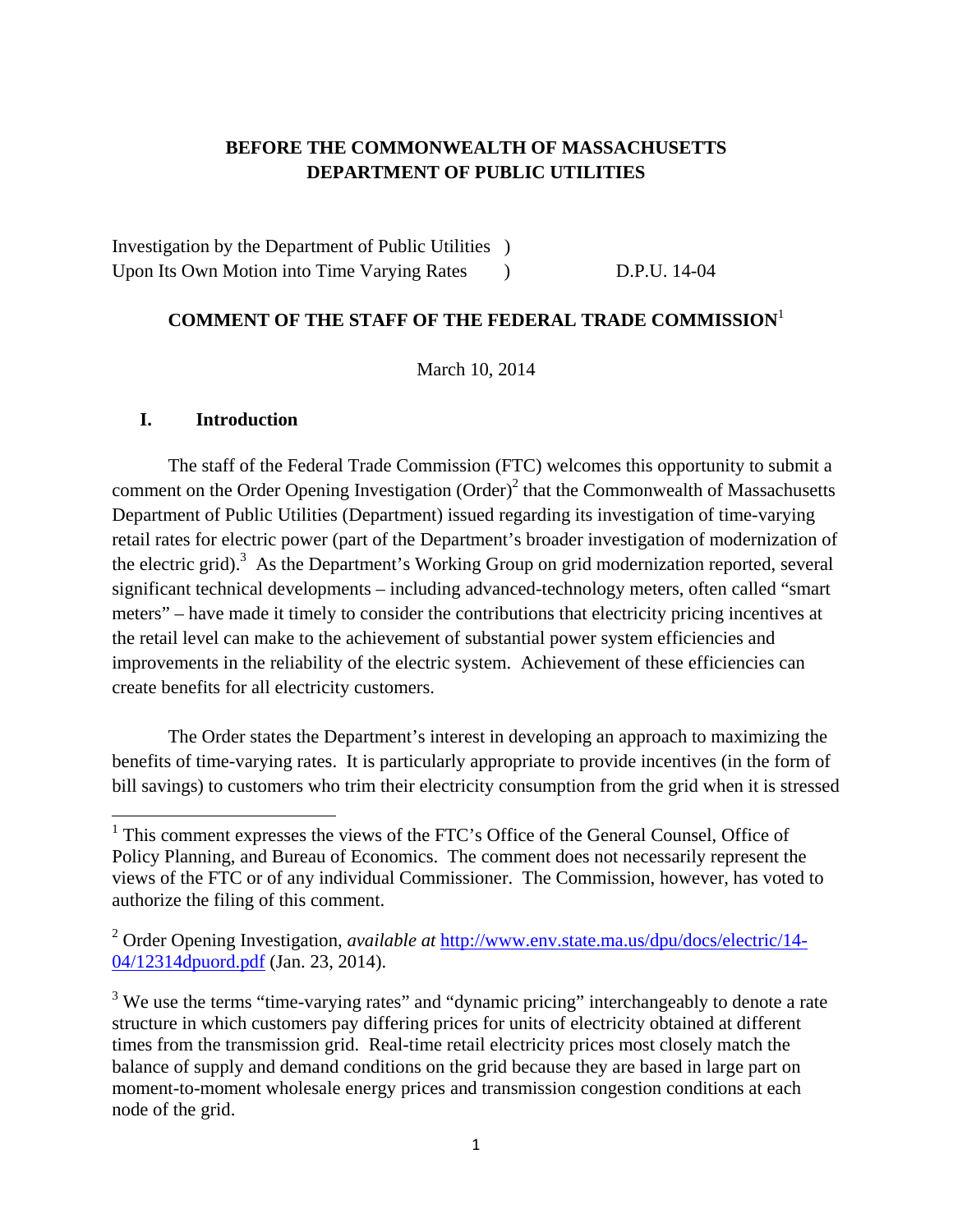by unusually high demand. Customers who trim their power consumption in these circumstances help utilities and grid operators to meet the challenge of continuously balancing supply and demand on the electric system, to the benefit of all customers. The Department notes that several medium and large commercial and industrial (C&I) electricity customers in the Commonwealth are already on time-varying rates offered by marketers. By contrast, most residential customers remain on basic service<sup>4</sup> with flat rates.

The Department seeks comments on (1) whether to transition some or all basic service to dynamic pricing; (2) how to educate residential and small commercial customers about dynamic electricity pricing; and (3) how dynamic pricing of basic service is likely to affect the Department's efforts to maximize the overall benefits of dynamic pricing. The Department specifically asks about the peak-time rebate (PTR) program of time-varying rates operated by Baltimore Gas & Electric (BG&E).<sup>5</sup>

As a general matter, when retail time-varying rates are in place, customers who respond to incentives to trim demand for electricity from the grid during peak demand periods – *i.e*., who provide demand response (DR) – can save money, diminish harmful environmental impacts, and reduce the costs and improve the reliability of the electric system. Lowering the costs and improving the reliability of the electric system work to the benefit of all electricity customers, not just those who respond to these incentives. <sup>6</sup> During critical peak demand periods, wholesale electricity costs – and thus wholesale electricity prices – greatly exceed flat-rate retail prices. Dynamic pricing gives retail customers economically efficient incentives to reduce demand

 $4$  In Massachusetts, "basic service" is the electricity that the distribution utility provides to a customer who has not chosen an alternative supplier. Other jurisdictions – as well as comments submitted in those jurisdictions by the FTC and its staff – often refer to this arrangement as "provider of last resort" (POLR) service.

 $<sup>5</sup>$  A description of BG&E's Smart Energy Rewards program is available at</sup> http://www.bge.com/smartenergy/smart-energy-rewards/pages/default.aspx. Pepco proposed a similar approach to the District of Columbia Public Service Commission (DC PSC), as we discussed in the recent Reply Comment of the Staff of the Federal Trade Commission Before the District of Columbia Public Service Commission Concerning a Proposed Program for Dynamic (Variable) Pricing of Electricity for Residential Customers, Formal Case Nos. 1086 and 1109 (Jan. 13, 2014), *available at* http://www.ftc.gov/policy/policy-actions/advocacyfilings/2014/01/ftc-staff-reply-comment-district-columbia-public.

 $<sup>6</sup>$  As we discuss elsewhere in this comment, our overall view is that it is critical for all customers</sup> to migrate to dynamic pricing as soon as practicable.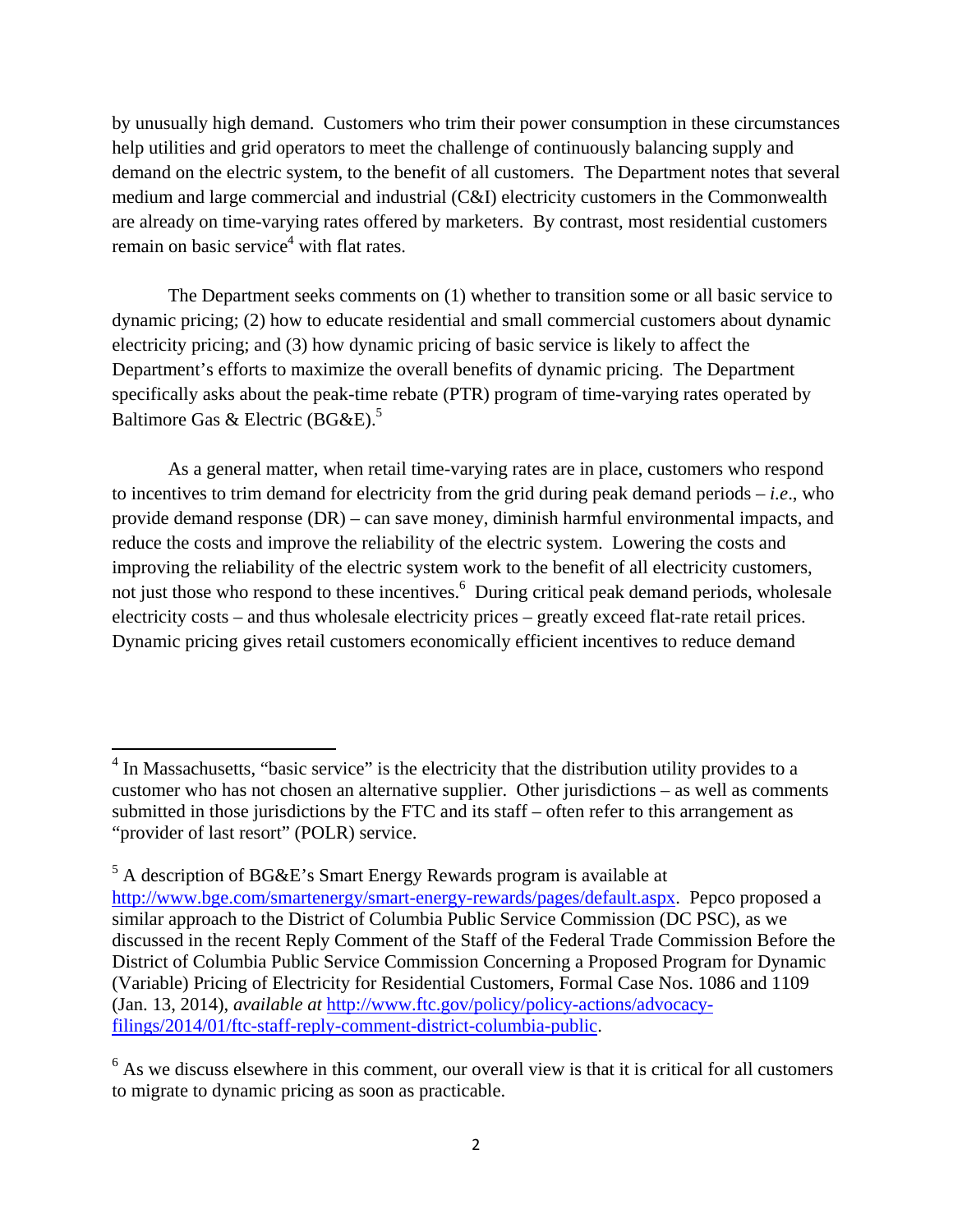during peak load periods, dramatically reducing wholesale costs and prices and thus average *retail* prices for customers generally.<sup>7</sup>

The Department raises important questions about the interaction between dynamic pricing for basic service and the evolution of effective competition in the Commonwealth's approach that allows retail electricity customers to select from among several electricity marketers. To answer these questions, one must analyze time-varying electric rates within the broader context of product and service differentiation in retail electricity markets – a context that differs from the way in which electricity market technologies and regulation traditionally have been viewed. Traditional electricity technologies and regulation evolved to adopt a "one-sizefits-all" approach toward rate variability, reliability, generation diversity, supply resiliency after storms, and environmental sustainability. Recent technological developments and regulatory innovations, however, have increasingly made a one-size-fits-all approach obsolete.

Differentiation in electric service can unleash increased benefits by allowing customers to better match their preferences for many different electricity service characteristics with the offers available to them.<sup>8</sup> But maintaining flat-rate regulation would stifle such innovation and the benefits that flow from it. By averaging large, but brief, increases in electric system costs with long periods of off-peak, lower system costs, flat-rate regulation massively dilutes incentives to cut back electricity consumption in peak demand period. Once retail prices reflect the jumps in wholesale prices during critical peak demand periods, customers have strong incentives to provide DR, and the whole electric system can become less costly. Consequently, innovations associated with DR flourish under time-varying rates. Similarly, when time-varying rates are in place, there is greater differentiation in electric services aimed at facilitating DR.

<sup>&</sup>lt;sup>7</sup> BG&E's PTR approach is an improvement over flat-rate electricity pricing, because it creates economic incentives to trim demand in critical periods when the savings to the electric system are greatest, although it falls short of the system savings that real-time pricing (RTP) can create. As a transitional rate design, PTR allows many customers to benefit through the rebates while leaving nominal rates unchanged, so that no customers are likely to be worse off than before the plan took effect. Non-responding customers, however, will pay higher bills and may pay more per unit of power consumed than they would if they trimmed consumption during critical periods.

<sup>&</sup>lt;sup>8</sup> Differentiated services (stemming from differences in consumer preferences) may entail higher or lower per-unit costs than homogeneous services. As in many markets, some customers may prefer to pay high per-unit prices for power if they value certain characteristics that involve higher costs (for instance, greater reliability). Customers may well also prefer to pay higher perunit prices if the higher price includes equipment or services that allow them to reduce their total power bills through efficiencies or conservation, or if it enables the customer to purchase electricity generated by a preferred resource (such as wind or other renewables).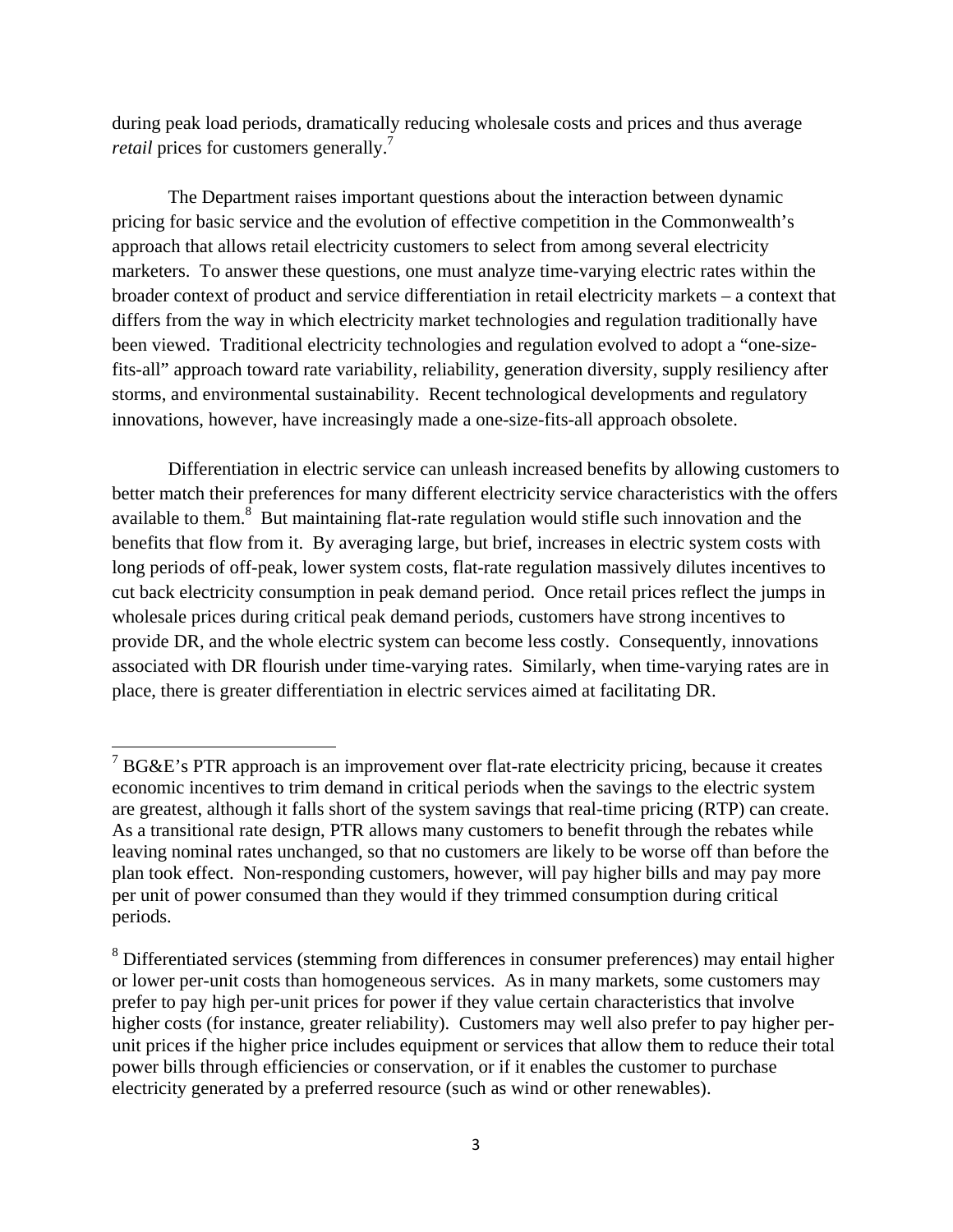More generally, increased innovation regarding DR and new end uses for electricity – such as electric vehicles (EVs) – may become more difficult to achieve under any form of prescriptive rate regulation for basic service.<sup>9</sup> When the pace of innovation accelerates and service differentiation increases, as is foreseeable in retail electric services, the ratemaking process is unlikely to be able to keep pace. A particularly difficult challenge for cost-based rate regulation in retail electricity markets stems from the fact that electricity services involving timevarying rates, such as assistance in automating responses to these rates, often are most effective when various types of equipment are bundled with the electricity service. In addition, learning curves associated with producing high volumes of products that incorporate an innovation often result in cost changes so rapid that rate regulation cannot keep abreast. In the long run, prescriptive rate regulation of basic service may hinder the development of differentiated electricity services that, by means of innovative time-varying rate structures, would provide the greatest consumer benefits.

Although a full-blown transition to dynamic real-time pricing for all electricity customers would lead to the most efficient power system, a more limited transition to PTRs for basic service customers in the near term will nonetheless generate consumer benefits because it may well smooth customers' adaptation to DR incentives, thus accelerating the process of maximizing the benefits of dynamic rates in the long run. The experience of switching large and medium-sized C&I customers' basic service from flat rates to time-varying rates suggests that marketers can offer attractive alternatives to residential customers in this context.<sup>10</sup> It also suggests that residential customers are interested in selecting differentiated offers that include varying degrees of bundling with equipment and other services, and that they also are interested in various price-hedging services provided by retail electricity marketers. We encourage the Department to introduce time-varying rates into basic retail electric service in order to speed the achievement of such rates' maximum benefits.

<sup>&</sup>lt;sup>9</sup> There is a large literature describing incompatibilities between rate regulation and innovation or product differentiation. For a recent summary of some of this literature, see Nancy L. Rose, "After Airline Deregulation and Alfred E. Kahn," 102:3 Am. Econ. Rev. 376 (2012). An early, detailed study of how rate regulation discouraged innovation in the railroad industry is included in *Improving Railroad Productivity: Report of the Task Force on Railroad Productivity* (Exec. Office of the President, 1975).

<sup>&</sup>lt;sup>10</sup> Maryland, New Jersey, and New York, among other states, converted POLR service for large C&I customers to RTP early in their restructuring efforts. Large C&I customers in these three states switched to electricity marketers in 2013 at rates of 93.8, 85.7, and 83.1 percent, respectively. Distributed Energy Financial Group, *Annual Baseline Assessment of Choice in Canada and the United States* (Jan. 2014), *available at* http://www.competecoalition.com/files/ABACCUS-2014-vf.pdf.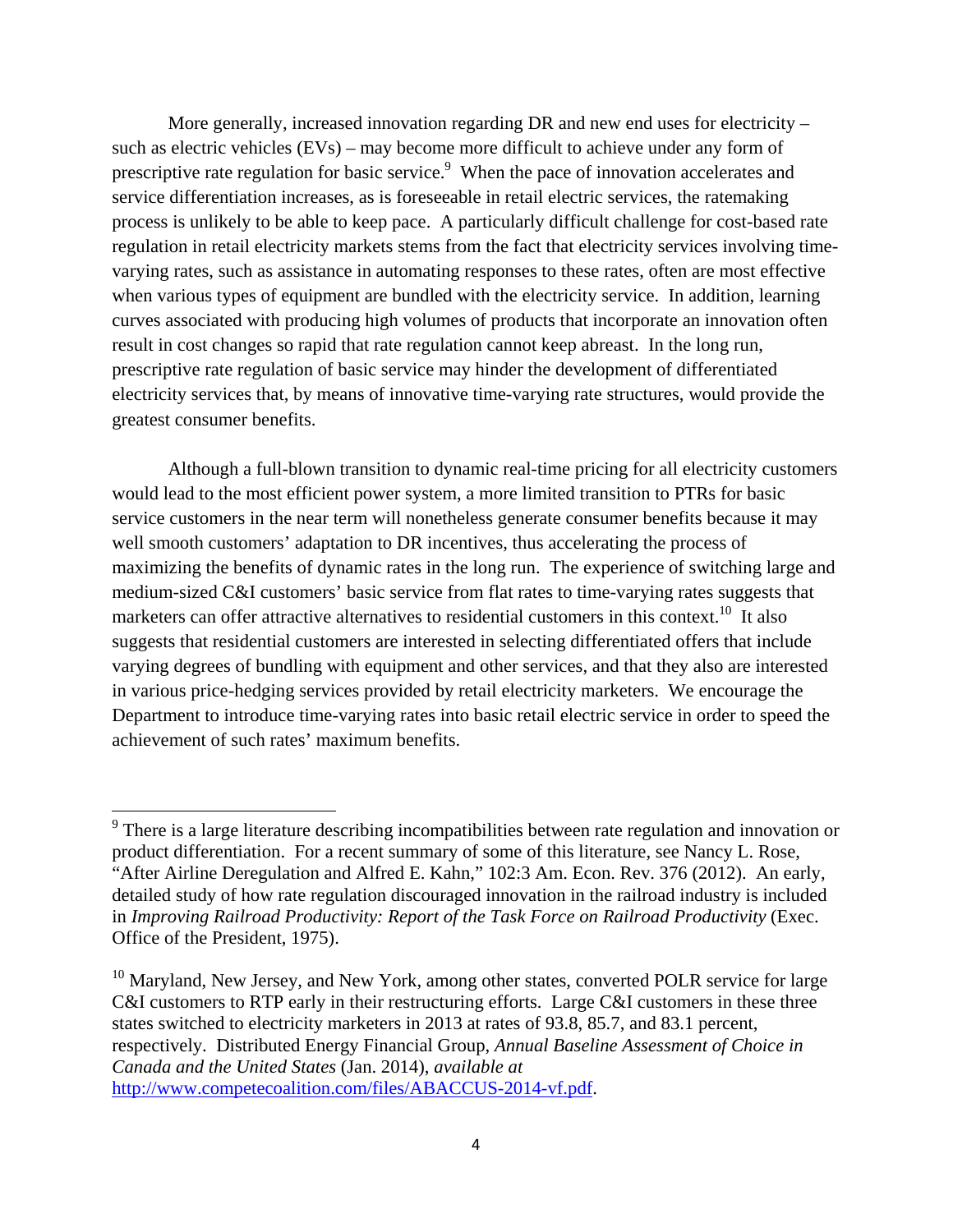The PTR approach is a reasonable initial candidate for incorporating time-varying rates into basic service. It creates more efficient price signals to customers (stemming from the benefits of helping the grid balance demand and supply) but does not impose additional risk on customers who are just learning about this source of bill savings. If the Department adopts a PTR approach, we see no reason why any customers should be denied the opportunity to save money and help grid operators meet the challenges of balancing supply and demand on the grid. Over time, as customers become familiar with time-varying rates, we encourage the Department to transition to increasingly timely and accurate price signals for all electricity customers, so as to maximize the benefits of time-varying rates. Because real-time rates provide the most accurate pricing incentives to customers, they promote the efficient use of electricity and eliminate deadweight losses.

Consumer protection and consumer education issues are likely to arise when basic residential service is made subject to (or includes an option for) time-varying rates. For example, there may be concerns about how public efforts to raise consumer awareness and understanding of time-varying rates will affect retail electricity competition. In this vein, the National Energy Marketers Association (NEM) apprised the DC PSC of its concerns over the competitive neutrality of the consumer education programs that might follow from Pepco's proposal for time-varying rates.<sup>11</sup> We agree that competitive neutrality should be a priority in the design of public consumer education programs about time-varying rates and about the alternatives that marketers offer to customers. NEM's comment also discussed equal access to meter data for marketers and basic service providers. We agree that marketers offering alternative time-varying rate options to retail customers need access to such data at least sufficient to operate their alternative time-varying rate offers, although we also urge the Department (as we did the DC PSC) to ensure that appropriate safeguards are in place for the privacy and security of customer information.

In the remainder of this comment, we elaborate on the timeliness of the Department's investigation, discuss some of the tradeoffs inherent in the PTR approach, and elaborate our views concerning the competitive impact of public consumer awareness and education campaigns.

#### **II. Interest and Experience of the FTC**

The FTC is an independent agency of the United States Government responsible for maintaining competition and safeguarding the interests of consumers. The FTC does so through

<sup>11</sup> Comments of the National Energy Marketers Association (Dec. 19, 2013), *available at* http://dcpsc.org/edocket/docketsheets\_pdf\_FS.asp?caseno=FC1086&docketno=57&flag=D&sho w result=Y. *See* note 5, *supra*, regarding our recent comment to the DC PSC.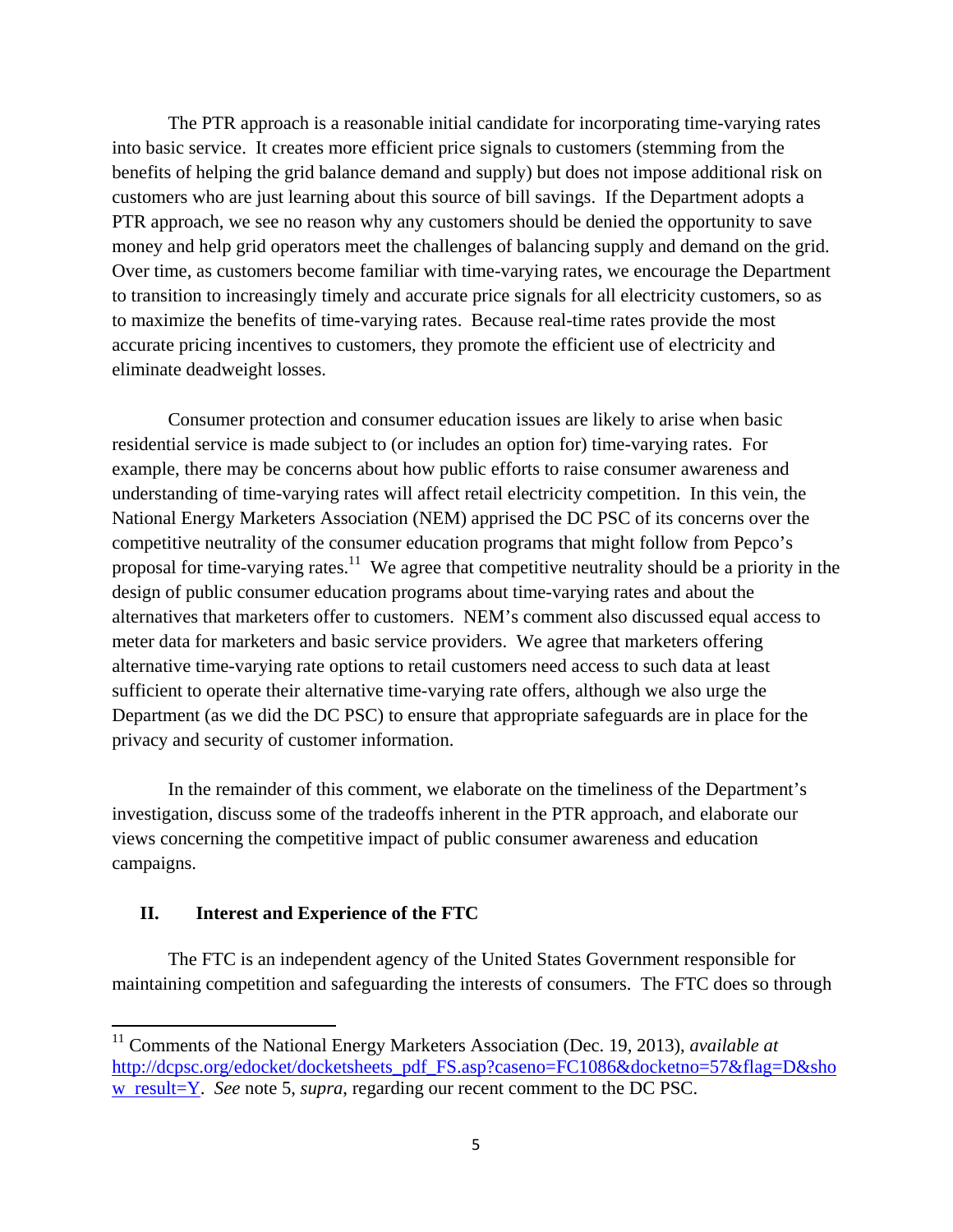law enforcement, policy research, and advocacy. For example, in the field of consumer protection, the FTC enforces Section 5 of the Federal Trade Commission Act, which prohibits unfair or deceptive acts or practices. In its competition mission, the FTC enforces antitrust laws regarding mergers and unfair methods of competition that harm consumers. In addition, the FTC often analyzes regulatory or legislative proposals that may affect competition, allocative efficiency, or consumer protection. It also engages in considerable consumer education through its Division of Consumer and Business Education.<sup>12</sup> In the course of all of this work, the FTC applies established legal and economic principles as well as recent, innovative developments in economic theory and empirical analysis.

The energy sector, including electric power, has been an important focus of the FTC's merger review and other antitrust enforcement, competition advocacy, and consumer protection efforts.<sup>13</sup> The FTC and its staff have filed numerous comments advocating competition and consumer protection principles with state utility commissions, state legislatures, the Department of Energy (DOE), and the Federal Energy Regulatory Commission (FERC).<sup>14</sup> In particular, we have filed a number of advocacy comments concerning DR, dynamic pricing, and their interactions with retail competition.<sup>15</sup> The FTC's competition advocacy program also has issued

<sup>13</sup> *See*, *e.g.*, Opening Remarks of the FTC Chairman at the FTC Conference on *Energy Markets in the 21st Century: Competition Policy in Perspective* (Apr. 10, 2007), *accessible at* http://www.ftc.gov/news-events/events-calendar/2007/04/energy-markets-21st-centurycompetition-policy-perspective. FTC merger cases involving electric power markets have included *DTE Energy/MCN Energy* (2001) (consent order), *accessible at* http://www.ftc.gov/enforcement/cases-and-proceedings/cases/2001/05/dte-energy-company-andmcn-energy-group-inc; and *PacifiCorp/Peabody Holding* (1998) (consent agreement), *available at* http://www.ftc.gov/sites/default/files/documents/cases/1998/02/9710091.agr\_.htm.

 $14$  A listing, in reverse chronological order, of FTC and FTC staff competition advocacy comments to federal and state electricity regulatory agencies is available at http://www.ftc.gov/policy/advocacy/advocacyfilings?combine=&field\_matter\_number\_value=&field\_advocacy\_document\_terms\_tid=5290&f ield\_date\_value%5Bmin%5D%5Bdate%5D=2013- 10&field\_date\_value%5Bmax%5D%5Bdate%5D=&=Apply.

 $15$  For example, the FTC or its staff discussed electricity dynamic pricing, DR, and competition issues in the Reply Comment Before the District of Columbia Public Service Commission, *supra*

 $12$  For an overview of the FTC's education efforts, see the FTC staff's comment to the Consumer Financial Protection Bureau concerning "Request for Information on Effective Financial Education," Docket No. CFPB-2012-0030 (Nov. 2, 2012), *available at*  http://www.ftc.gov/os/2012/11/1211cfpb.pdf.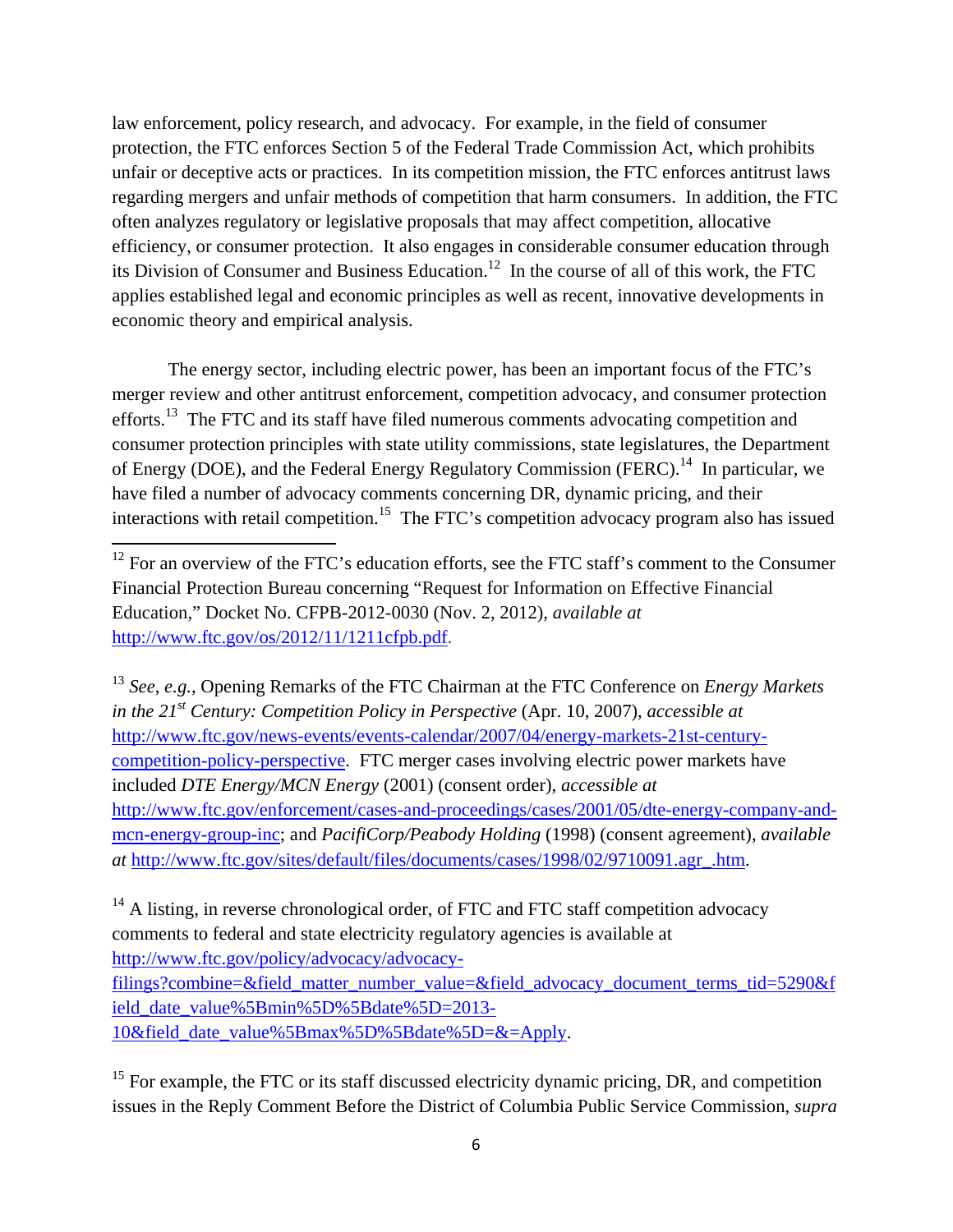two staff reports on electric power industry restructuring issues at the wholesale and retail levels.<sup>16</sup> In addition, the FTC staff (along with staff from FERC, the Department of Justice, the

note 5; Comment Before the Public Service Commission of the State of Delaware In the Matter of the Adoption of Rules and Regulations To Implement the Provisions of 26 DEL. C. CH. 10 Relating to the Creation of a Competitive Market for Electric Supply Service, PSC Regulation Docket No. 49 (Nov. 13, 2013), *available at*

<u> 1989 - Johann Stoff, amerikansk politiker (d. 1989)</u>

http://www.ftc.gov/sites/default/files/documents/advocacy documents/ftc-staff-comment-publicservice-commission-state-delaware-concerning-its-proposal-revised-its-

rules/131114delawareretailelectric.pdf; Comment Before the Public Utility Commission of Texas in the Rulemaking Regarding Demand Response in the Electric Reliability Council of

Texas (ERCOT) Market, Project No. 41061 (Mar. 11, 2013), *available at* http://www.ftc.gov/sites/default/files/documents/advocacy\_documents/ftc-staff-comment-publicutility-commission-texas-concerning-rulemaking-regarding-demand-

response/1303texaspuccomment.pdf; Comment Before the New York State Public Service Commission in the Proceeding To Assess Certain Aspects of the Residential and Small Nonresidential Retail Energy Markets in New York State, Cases 12-M-0476, 98-M-1343, and 06-M-0647 (Jan. 24, 2013), *available at*

http://www.ftc.gov/sites/default/files/documents/advocacy\_documents/ftc-staff-comment-statenew-york-public-service-commission-ny-psc-concerning-ny-pscs-

review/130125nypsccomment.pdf; Comment Before the Federal Energy Regulatory Commission in Matter of Demand Response Compensation in Wholesale Energy Markets, Docket No. RM10- 17-000 (Oct. 13, 2010), *available at*

http://www.ftc.gov/sites/default/files/documents/advocacy documents/ftc-comment-federalenergy-regulatory-commission-concerning-demand-response-compensation-organized.rm10-17- 000/1010wholesaleenegrymarkets.pdf; Comment Before the Federal Energy Regulatory Commission in the Matter of Discussion Draft of Possible Elements of a National Action Plan on Demand Response, Docket No. AD09-10-000 (Dec. 11, 2009), *available at* http://www.ftc.gov/sites/default/files/documents/advocacy documents/federal-tradecommission-comment-federal-energy-regulatory-commission-concerning-possibleelements/v100002ferc.pdf.

16 FTC Staff Report, *Competition and Consumer Protection Perspectives on Electric Power Regulatory Reform: Focus on Retail Competition* (Sept. 2001), *available at* http://www.ftc.gov/reports/competition-consumer-protection-perspectives-electric-powerregulatory-reform-focus-retail; FTC Staff Report, *Competition and Consumer Protection Perspective on Electric Power Regulatory Reform* (July 2000), *available at*  http://www.ftc.gov/reports/competition-consumer-protection-perspectives-electric-powerregulatory-reform (containing edited compendium of excerpts from previous comments that the FTC and its staff provided to various state and federal agencies).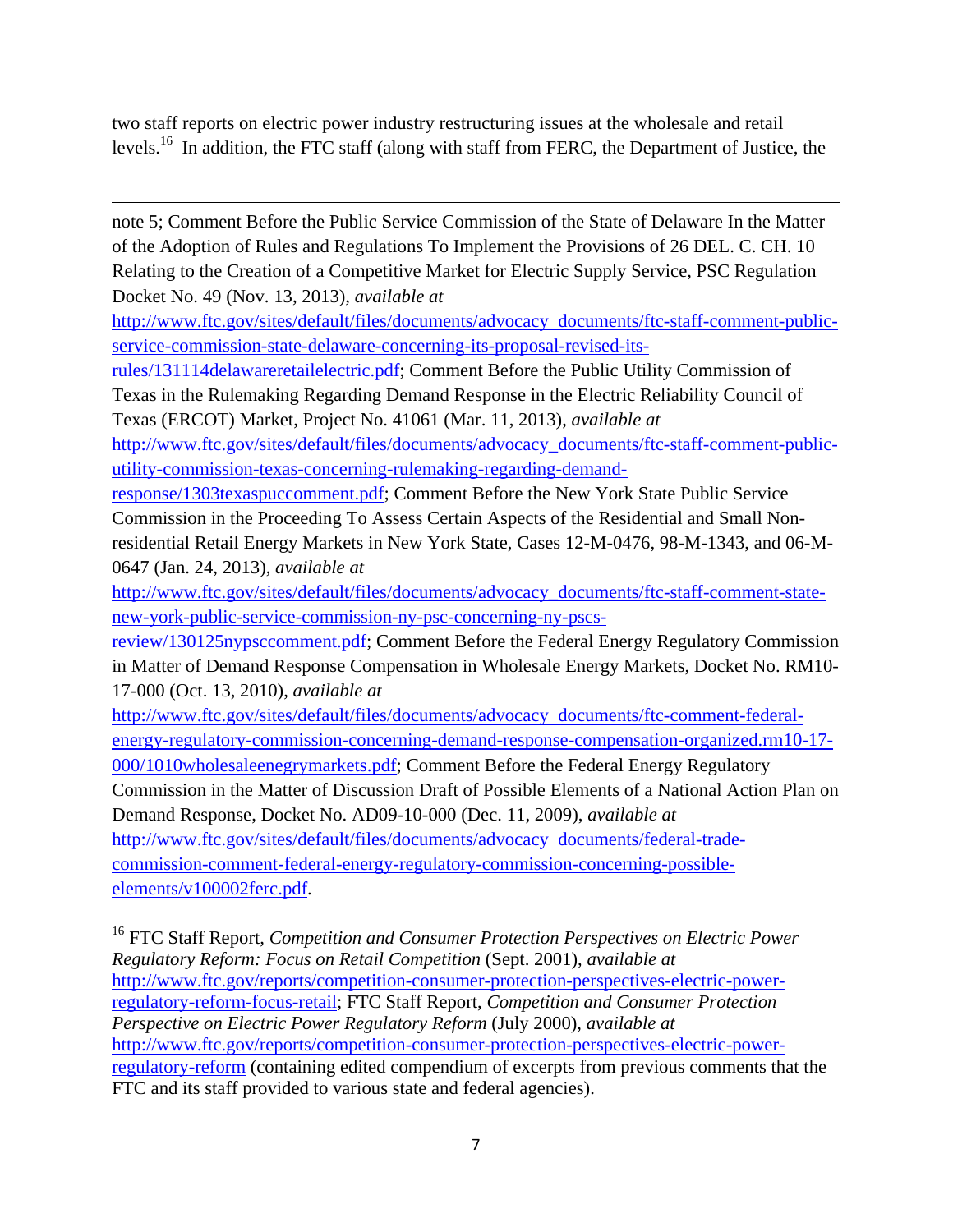Department of Agriculture, and DOE) contributed to the work of the Electric Energy Market Competition Task Force, which issued a *Report to Congress* in the spring of 2007.<sup>17</sup>

# **III. Electricity Industry Innovations Warrant Consideration of Retail Dynamic Pricing To Benefit Customers through Lower Costs, Increased Innovation, and Expanded Variety of Services**

One of the most significant technological developments in the electricity industry over the past 25 years has been the wide deployment of smart meters that measure and report power use in small time intervals and also can communicate price and power system status information to customers.<sup>18</sup> Dynamic pricing – offered either by utilities or by retail electricity marketers – can present many benefits to power customers, including enabling them to better match their preferences for bill savings and increasing power system reliability. For example, under dynamic pricing, customers can lower their electricity bills by shifting power use away from periods when the power system depends on more costly generation resources or faces challenges to its reliability.

When technological developments and economically appropriate dynamic pricing incentives are adopted, customers are in a position to help address the challenges of balancing supply and demand in the power industry, either locally or on a wider geographic scale. When customers are compensated for providing this help, the response is often substantial.<sup>19</sup> Customer responses to higher power prices or equivalent credits for reducing power use can be automated through equipment that cuts back or delays power use at pre-set price points or credit levels.<sup>20</sup> In

http://www.brattle.com/system/publications/pdfs/000/004/400/original/Consistency of Results i n Dynamic Pricing Experiments Faruqui et al DistribuTECH 012913.pdf?1378772104.

 $20$  Robert Letzler, "Using Incentive Preserving Rebates to Increase Acceptance of Critical Peak Electricity Pricing," Univ. of Cal. Energy Inst. Working Paper 162R (rev'd May 31, 2010),

 <sup>17</sup> That report is available at <u>http://www.ferc.gov/legal/fed-sta/ene-pol-act/epact-final-rpt.pdf</u>.

 $18$  Other important developments in the industry have included (1) a trend toward smaller, highly efficient generation units; (2) the increased use of wind, solar, biofuel, and geothermal renewable energy sources for generation (some at the utility level and some on the customer's side of the meter); (3) the automation of generator dispatch and of transmission and distribution operations; and (4) advances in energy storage technology.

<sup>19</sup> For a bibliography of papers on DR prepared by Brattle Group, *see* Toni Enright and Ahmad Faruqui, "A Bibliography on Dynamic Pricing and Time-of-Use Rates, Version 2.0" (Jan. 1, 2013), *accessible at* http://papers.ssrn.com/sol3/papers.cfm?abstract id=2178674. Dr. Faruqui (together with colleagues Sanem Sergici and Eric Shultz) summarized several reviews of DR projects in "Consistency of Results in Dynamic Pricing Experiments – Toward a Meta Analysis" (Jan. 29, 2013), *available at*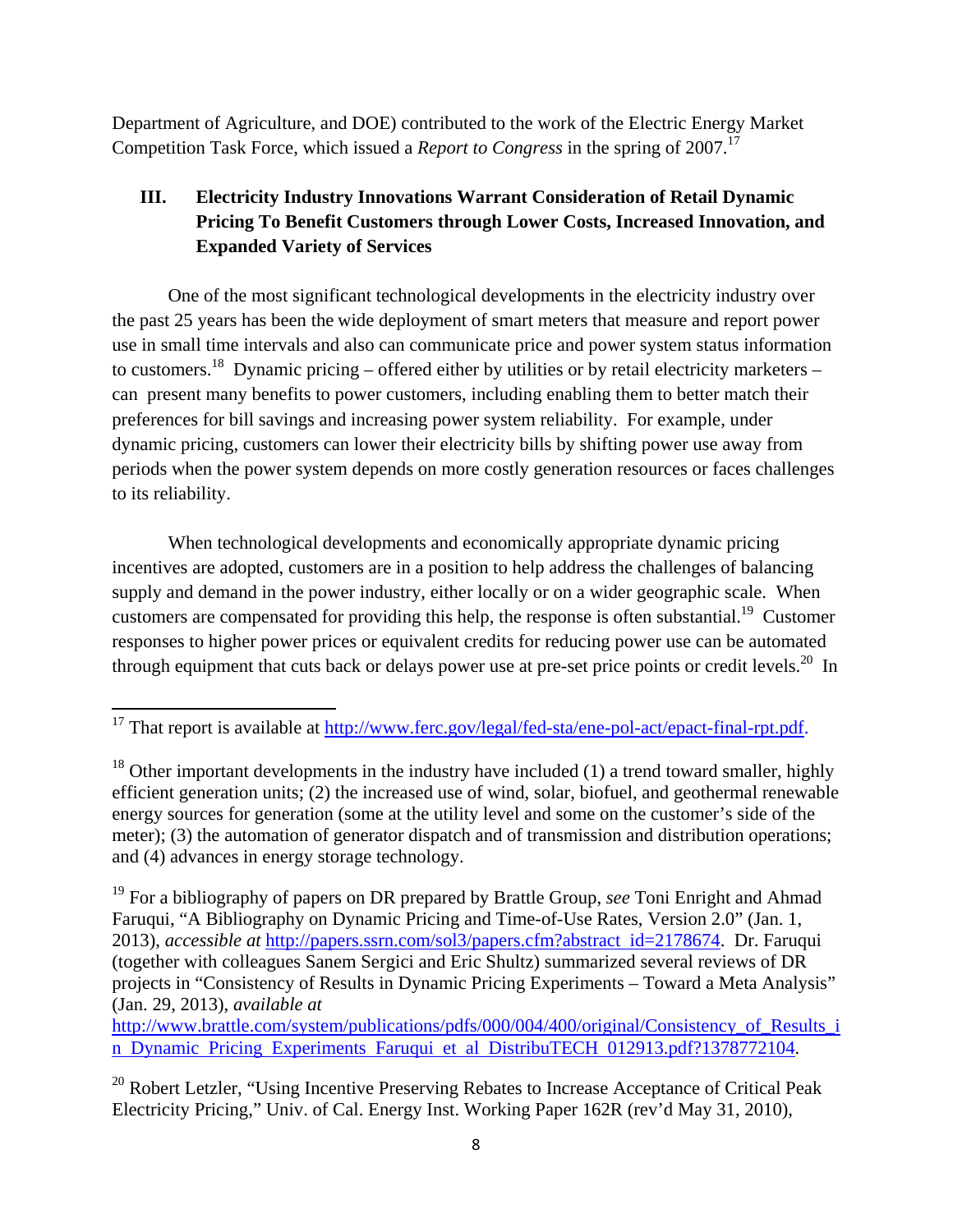the alternative, customers can manually adjust their air conditioners or other heavy power uses when meters (or other communication sources) alert them either that rates are going up or that they can earn credits for reducing power consumption.

Customer responses to retail price signals that accurately reflect wholesale market conditions reduce system costs, support reliability, and provide environmental benefits.<sup>21</sup> For example, a DR program that entails reduction of power use during periods of high wholesale prices can reduce overall system costs by utilizing lower-cost generation units and reducing the need for high-cost peaking generators to meet demand spikes. It can support reliability by cutting power consumption when the system is at greatest risk of blackouts or is recovering from a service interruption. It can provide environmental benefits by facilitating integration of renewable energy sources and avoiding the use of older, higher-cost generators with higher pollutant emissions during peak demand periods. This DR process is a critical justification for grid modernization. Collectively, the term "smart grid" encompasses systems that support DR and the sophisticated monitoring of conditions on many components of the power grid.

Some recent developments appear to underscore the importance of gaining customer assistance in balancing the power system. EVs illustrate this point well.<sup>22</sup> Recharging EVs off peak (overnight) helps flatten load profiles (reduce peaks and fill troughs in consumption), so that the fixed costs of more fully utilized generation and distribution assets are spread over more power volume, at a lower per-kilowatt unit rate. Conversely, recharging EVs during peak demand periods could cause significant demand increases during the most costly time of day for power generation and could stress the grid, to the detriment of reliability. These harmful effects could occur either on a local distribution line or over a larger area. Consequently, all consumers benefit if EV owners respond to incentives to avoid recharging their EVs during peak demand periods, even if that is not always convenient for EV owners. Both EV owners and electricity customers in general could obtain even more benefits if EV owners schedule their vehicle

*available at* http://www.ucei.berkeley.edu/PDF/csemwp162r.pdf; *see also* Baltimore Gas & Elec., "MADRI: All About Peak-Time Rebates" (Feb. 2, 2012) (presentation to the Mid-Atlantic Distributed Resources Initiative Working Group), *available at* http://sites.energetics.com/MADRI/pdfs/Hindes\_MADRI\_Feb\_2\_2012.pdf.

<u> 1989 - Johann Stein, marwolaethau a gweledydd a ganlad y ganlad y ganlad y ganlad y ganlad y ganlad y ganlad</u>

<sup>21</sup> *See*, *e.g*., Charles J. Black, "Dynamic Pricing Evaluation for Washington" (Jan. 2011), *available at* http://www.naruc.org/Publications/SERCAT Washington 2010.pdf; Ahmad Faruqui, "The Case for Dynamic Pricing" (Aug. 23, 2010), *available at* http://www.brattle.com/system/publications/pdfs/000/004/517/original/The\_Case\_for\_Dynamic\_ Pricing\_Faruqui\_SG\_Latin\_America\_Aug\_23\_2010.pdf?1378772111.

<sup>22</sup> *See*, *e.g*., Ahmad Faruqui, Ryan Hledik, Armando Levy, and Alan Madian, Brattle Group Discussion Paper, "Will Smart Prices Induce Smart Charging of Electric Vehicles?" (July 2011), *available at* http://papers.ssrn.com/sol3/papers.cfm?abstract id=1915658.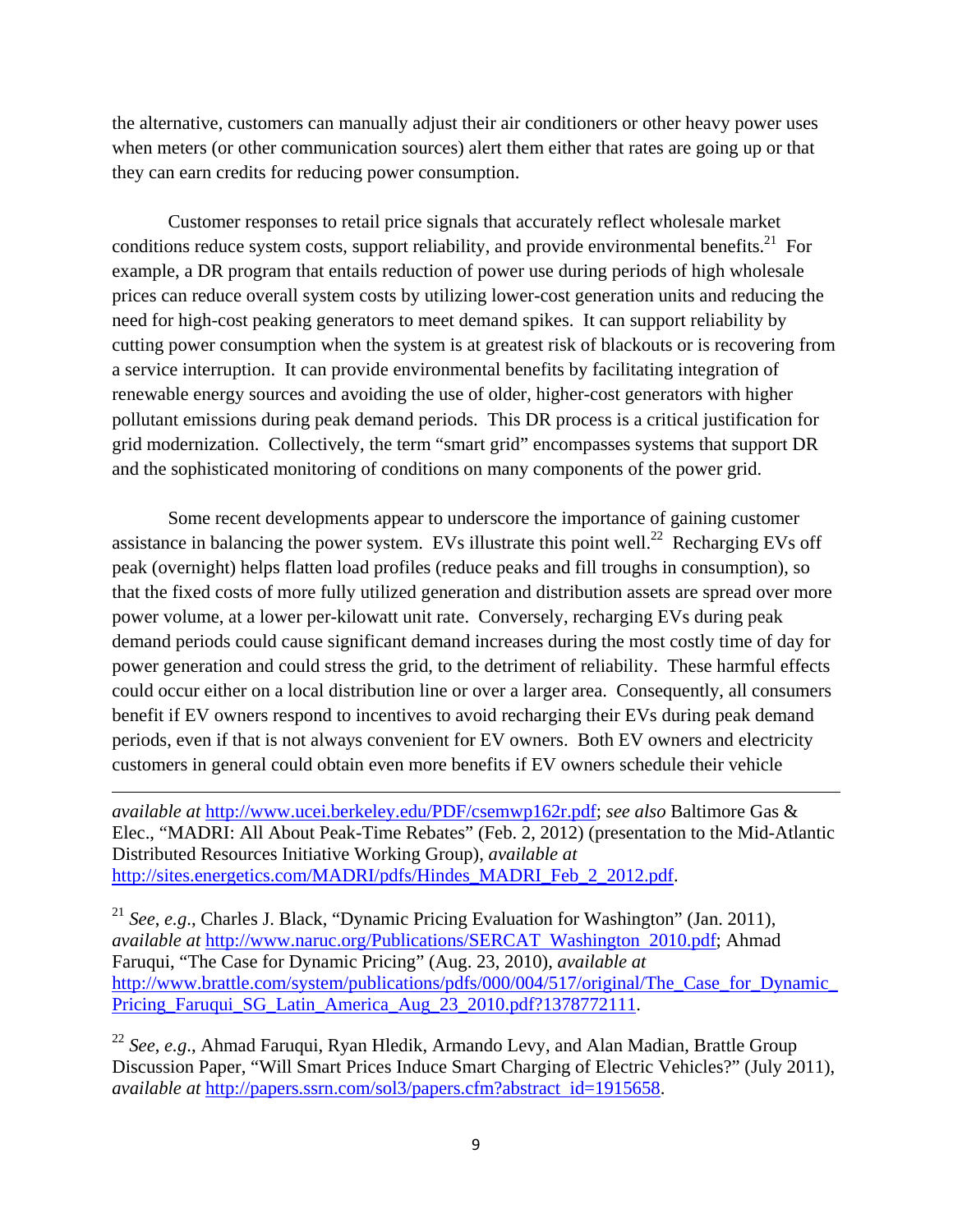charging to coincide with abundant supply and uncongested transmission conditions. For example, an EV owner could set the recharging equipment to draw power only (or primarily) when the rate net of credits is below a specified level.

Flat-rate electricity pricing at the retail level – in the face of volatile generation and transmission prices at the wholesale level – in effect results in large subsidies for customers consuming power in peak demand periods and large penalties for customers consuming power in demand troughs. Without price signals that reflect the cost of consumption to the power system, retail electric power customers frequently make consumption decisions that result in inefficiencies in the power system, to the detriment of all electricity consumers. An approach like BG&E's can be an important step toward helping customers make informed consumption decisions and reducing inefficiencies caused by flat-rate pricing of electricity.

Further, flat rates – which cause all customers to face higher average system costs and lower system reliability – distort incentives to invest in methods to improve energy efficiency or in devices to shift consumption to off-peak periods (when system costs and wholesale electricity prices are lower). As with any market, pricing electricity closer to marginal cost improves the overall efficiency of the consumption of the good and reduces deadweight losses.<sup>23</sup> When a customer with distributed generation (DG) facilities (*e.g.*, solar panels on the roof) faces flat rates, the rates discourage investment in energy storage devices that could help balance supply and demand, especially when the power system is under stress and close to shedding load or allowing a voltage sag in order to prevent a larger blackout. $^{24}$ 

http://energy.gov/sites/prod/files/oeprod/DocumentsandMedia/nstc-smart-grid-june2011.pdf. (In

http://faculty.haas.berkeley.edu/wolfram/Papers/AEA%20DYNAMIC%20PRICING.pdf.

 $2<sup>23</sup>$  For further discussion of opportunities to improve the performance of the electricity sector, see Executive Office of the President, National Science and Technology Council, *A Policy Framework for the 21<sup>st</sup> Century Grid: Enabling Our Secure Energy Future*, esp. § 4.2 (Demand Management) (June 13, 2011), *available at*

<sup>&</sup>quot;Key Action 5," this report (at 31) states: "Federal, state, and local officials should strive to reduce the generation costs associated with providing power to consumers or wholesale providers during periods of peak demand and encourage participation in demand management programs. Innovative rate designs will be more feasible as smart grid technologies become more widely available.") *See also* Paul L. Joskow and Catherine D. Wolfram, "Dynamic Pricing of Electricity" (Jan. 2012), *available at*

 $^{24}$  For example, wind DG units generally produce power most abundantly during off-peak, windier hours. If retail prices are flat, there is less incentive for a wind DG owner to store power produced in the off-peak hours (in order to sell it during peak hours) than there would be if peakhour prices considerably exceeded, and prices in off-peak hours were less than, flat-rate prices.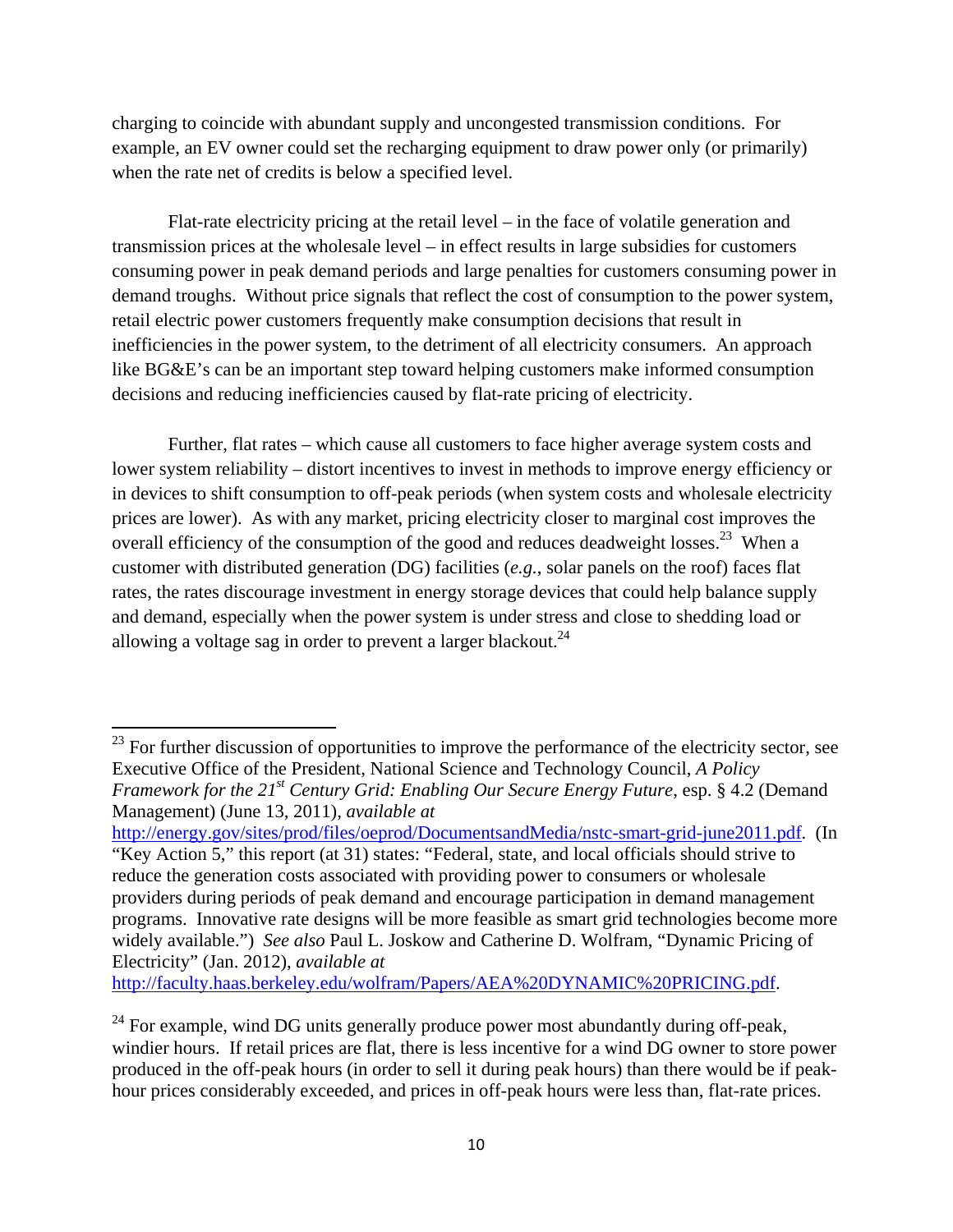### **IV. Tradeoffs in Designing Dynamic Pricing Systems**

 Economists who study differences in retail electricity pricing regimes evaluate how closely time-varying rates reflect the current wholesale market prices. They also evaluate the impact of time-varying rates on customers' consumption patterns and on their incentives to invest in devices that will allow them in the future to respond more effectively to changes in power prices. In these evaluations, RTP and various other forms of time-varying rates have been found to offer benefits to customers in the form of lower average power bills if customers are willing to experience greater potential fluctuations in rates over short time periods.

 The Brattle Group discussed the risk/return tradeoffs associated with several variable rate alternatives (dynamic prices) in its independent presentation to a technical conference of the Ohio Public Utilities Commission.<sup>25</sup> Brattle's study examined these tradeoffs by graphing them in terms of risk on one axis (measured as volatility of short-term prices) and rewards on the other axis (measured as expected bill savings). Brattle's review included nine rate designs.<sup>26</sup> The appendix to this comment (which is page 10 of the Brattle paper cited in note 25, *supra*) reproduces this graphic representation of these alternative forms of dynamic pricing, showing the

http://www.brattle.com/system/publications/pdfs/000/004/451/original/Dynamic Pricing for Re sidential\_and\_Small\_C\_I\_Customers\_Faruqui\_Mar\_28\_2012.pdf?1378772106.

 $26$  The nine rate designs in Brattle's presentation to the Ohio PUC were:

**Time-of-Use (TOU)**: Charges a higher price during all weekday peak hours and a discounted price during off-peak and weekend hours.

**Super Peak TOU**: Similar to TOU, except that the peak window is shorter in duration (often four hours), leading to a stronger price signal.

**Inclining Block Rate (IBR):** Customer usage is divided into tiers, and usage is charged at higher rates in the higher tiers. IBR is meant to encourage conservation.

**Critical Peak Pricing (CPP)**: Customers are charged a higher price during a few hours and a discounted price during the remaining hours.

**Variable Peak Pricing**: CPP with added rate variability.

**CPP-TOU Combination**: A TOU rate in which a moderate peak price applies during most peak hours of the year, but a higher peak price applies on limited event days. **Peak Time Rebate (PTR):** Customers can earn a discount by reducing usage during critical hours.

<sup>&</sup>lt;sup>25</sup> Ahmad Faruqui, "Dynamic Pricing for Residential and Small C&I Customers" 9-13 (Mar. 28, 2012), *available at*

**Real Time Pricing (RTP):** A rate with hourly variation that follows locational marginal prices (LMPs), but with capacity costs allocated equally across all hours of the year. **Critical Peak RTP**: A rate with hourly variation based on LMPs and with a capacity cost adder focused only during event hours.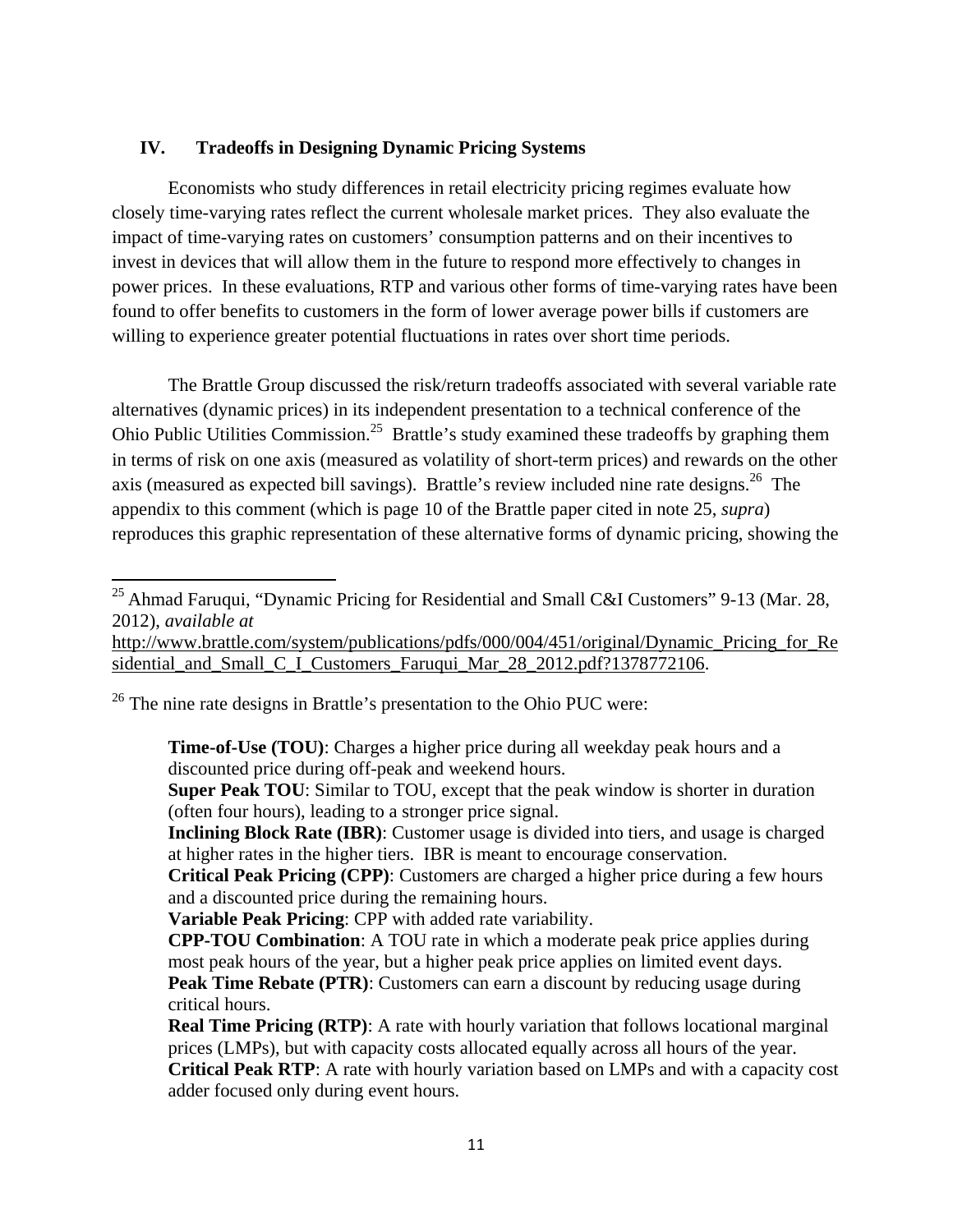tradeoffs between potential benefits from lower power bills and risks from greater, short-term price volatility.

 The BG&E program falls within the PTR category in Brattle's analysis. The appended graph shows that PTRs provide potential benefits for customers who cut power use in the designated periods, but PTRs do not increase the risks for other customers (in the form of increased volatility in the rates). For this reason, the BG&E program is an attractive model among the various forms of dynamic pricing regimes and represents a clear improvement over flat-rate pricing. If the Department approves the offering of PTRs to any basic service customers, we see no reason why consumer education or consumer protection concerns would counsel against offering PTRs to all basic service customers.

The Department asks whether competitive suppliers can be expected to develop timevarying products – and to effectively market these products and educate the public about the use and benefits of time-varying rates – even if basic service remains a flat-rate product. We believe they would. Competitive suppliers have incentives to develop and market time-varying products, including the provision of consumer education about the benefits. As we observed above, retail competition can help in a voluntary transition away from flat-rate pricing, particularly for residential customers.<sup>27</sup> Suppliers will compete by offering customers choices, such as timevarying rates. Several pilot programs have shown that residential customers typically have lower power bills under time-varying rates and generally prefer such pricing after experiencing it in a pilot program.28 Ideally, under retail competition, some retail electricity marketers will publicize these findings and use them to grow consumer interest in retail electric service offers featuring time-varying rates.

Under retail competition, marketers also will seek new customers by offering added services, such as energy management, mixes of various types of renewable energy, and assistance in recognizing and implementing opportunities for energy efficiency, onsite power generation, and onsite energy storage. Some of these enhance a customer's ability to provide a larger DR more frequently.

 $27$  Time-varying rates are not inherently infeasible in the context of an electric power monopoly. Nevertheless, under the cost-based regulation that has been traditional in the electric power industry, it appears administratively difficult to customize time-varying rates to match widely varying customer circumstances and risk preferences.

<sup>28</sup> Ahmad Faruqui & Jennifer Palmer, "Dynamic Pricing and Its Discontents," *Regulation* 16 (Fall 2011), *available at*

http://www.cato.org/sites/cato.org/files/serials/files/regulation/2011/9/regv34n3-5.pdf.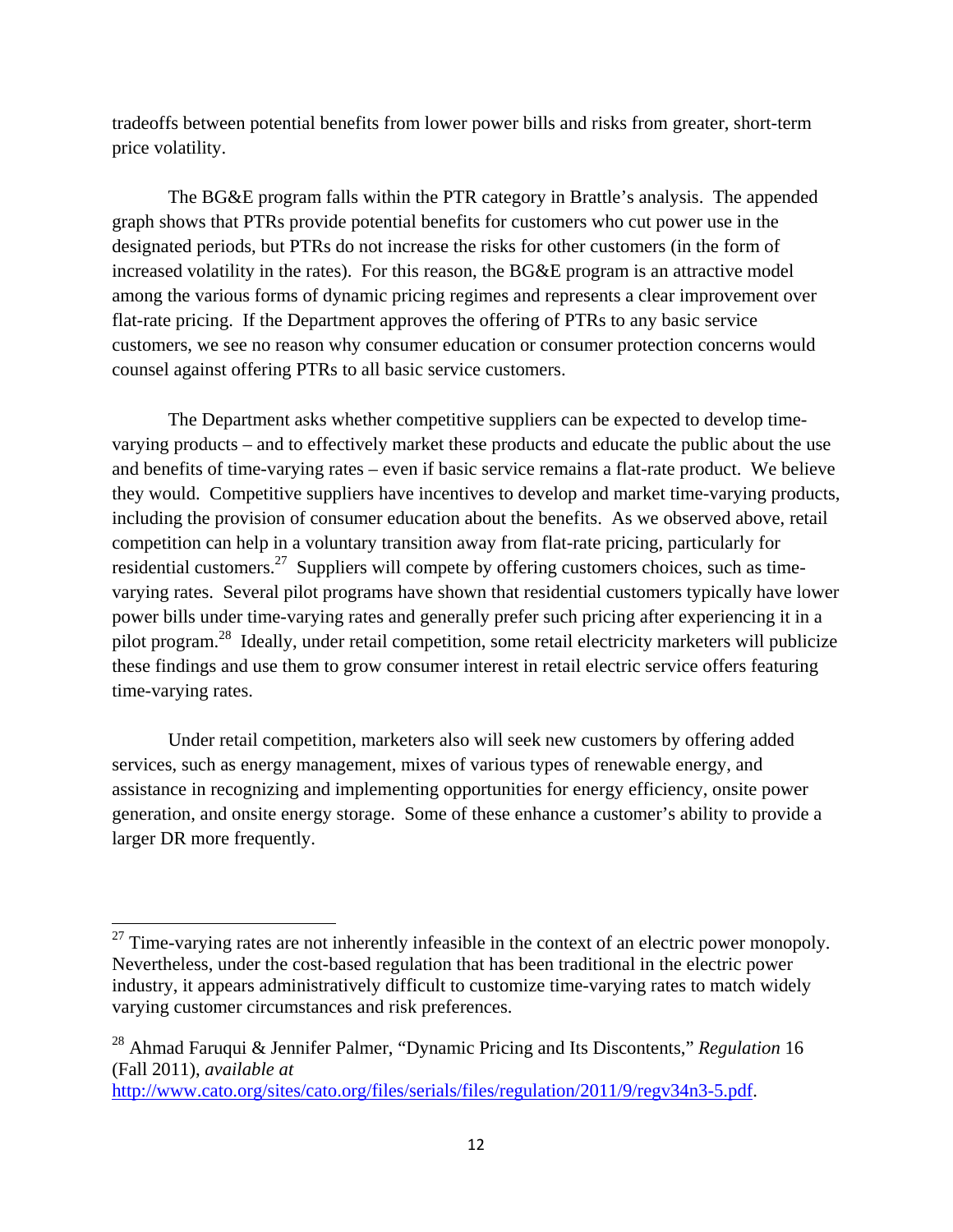Moreover, if the innovations associated with retail competition reduce reliance on flatrate pricing, then such competition is likely to enhance reliability by enrolling customers to help balance supply and demand on the power system. By trimming demand peaks and filling in demand troughs, DR eases the challenges that grid operators face. Further, retail competition allows marketers to offer improved reliability as a specific service. For example, marketers could offer installation and maintenance of energy storage devices or onsite generators that allow customers to have electric power when the grid is experiencing a blackout or local distribution lines are down.

 An open question remains the timing of initiatives to provide education and otherwise raise customer awareness about the benefits of time-varying rates. A reason to move away from the regime of basic service provided by traditional distribution utilities is that basic service may hinder efforts to educate customers about the benefits of time-varying rates.<sup>29</sup> Switching basic service to include PTRs is one way to jump-start this consumer education initiative, while keeping in place the protections of a regulated rate for customers who lack adequate information or have difficulty deciding whether to switch providers.

With respect to consumer education about time-varying rates, it is important for preservation of competition that consumer education programs authorized by the Department be competitively neutral. Thus, we urge the Department to guard against authorizing public consumer education programs that focus exclusively on the virtues of any distribution utility's time-varying rates and may provide consumers with incomplete or misleading information about offers from competing marketers. With respect to demand curtailments, it is also important for preservation of competition that marketers have sufficient access to the data from smart meters to operate their alternative time-varying rate offers. Relative to distribution utilities offering basic service, marketers should not be competitively handicapped by discriminatory access to the smart meter data needed to operate their alternative time-varying rate offers.

At the same time, however, we urge the Department to ensure that appropriate safeguards are in place with respect to the personal information that smart meters generate about customers and make available to marketers. Such information can be highly sensitive, including potentially indicating when customers are at or away from home and when they are awake. All entities that receive such personal information should protect it appropriately. We also encourage the

<sup>29</sup> *See*, *e.g*., Harold Gruber & Pantelis Koutroumpis, "Competition Enhancing Regulation and Diffusion of Innovation: The Case of Broadband Markets," 43 J. Reg. Econ. 168 (2013); Richard Schuler, "The Dynamics of Customers Switching Suppliers in Deregulated Power Markets" (presentation at the Bulk Power Systems Dynamics and Control Conference, 1998), *available at* http://e3rg.pserc.cornell.edu/files/Schuler Santorini.pdf.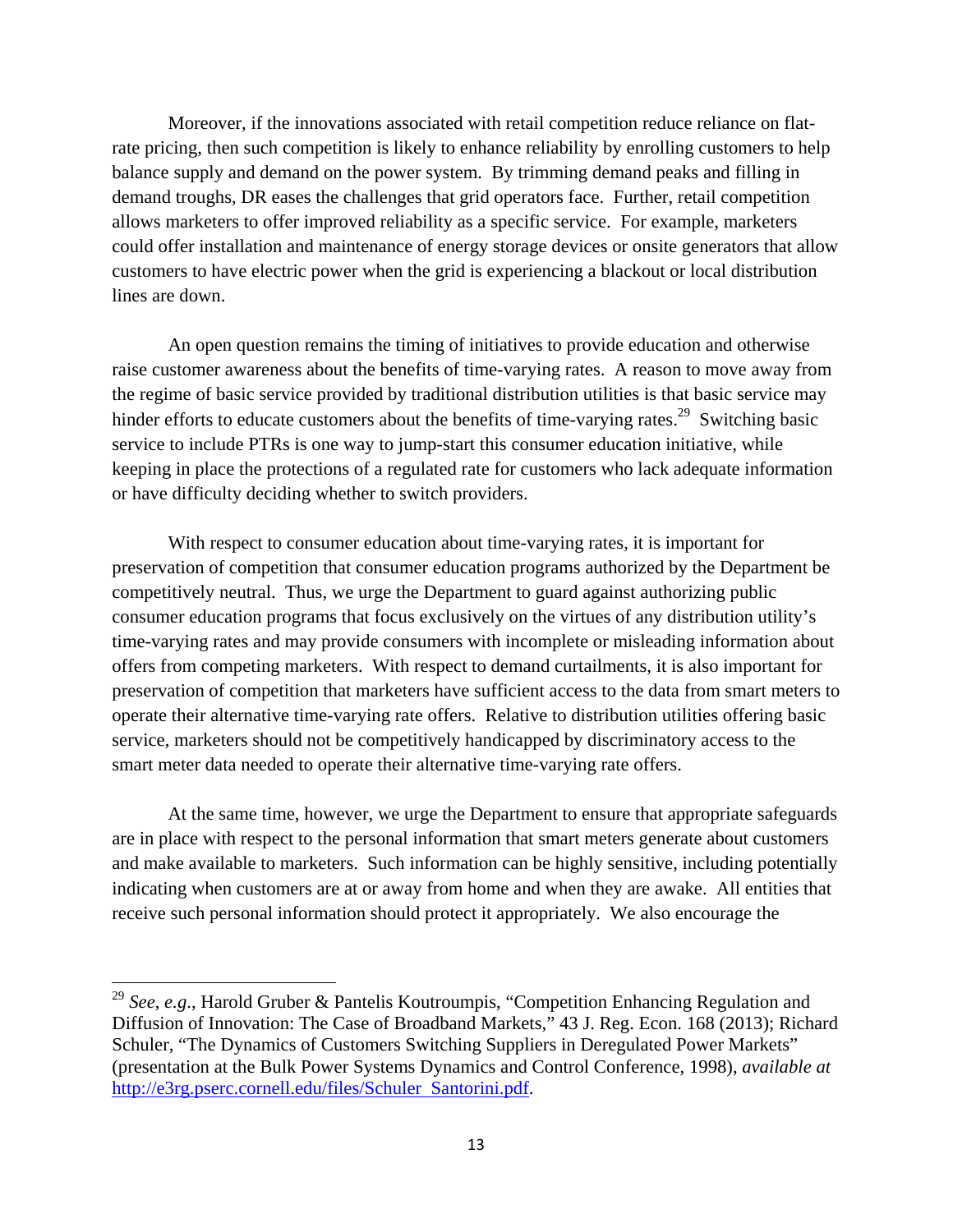Department to ensure that distribution utilities inform their basic service customers that they are using their data for purposes of implementing time-varying rates.

 We encourage the Department to revisit over time whether technology and customer sophistication have increased enough to consider moving toward a system of time-varying rates in which basic service customers receive price signals that even more closely resemble actual wholesale prices in real time. As indicated by the appended Brattle graph, RTP provides the most accurate price signals and applies them in all periods. Intermediate steps between the BG&E approach and RTP include (1) adjusting the level of the credits to fit the specific circumstances of each critical event and (2) adding classes of events that are less critical, but as to which increased DR could improve system costs, efficiency, and reliability and could lower customers' bills.

## **V. Conclusion**

The FTC staff appreciates the opportunity to submit this comment. If you have any questions or comments, please feel free to contact John H. Seesel, Office of the General Counsel, at (202) 326-2702.